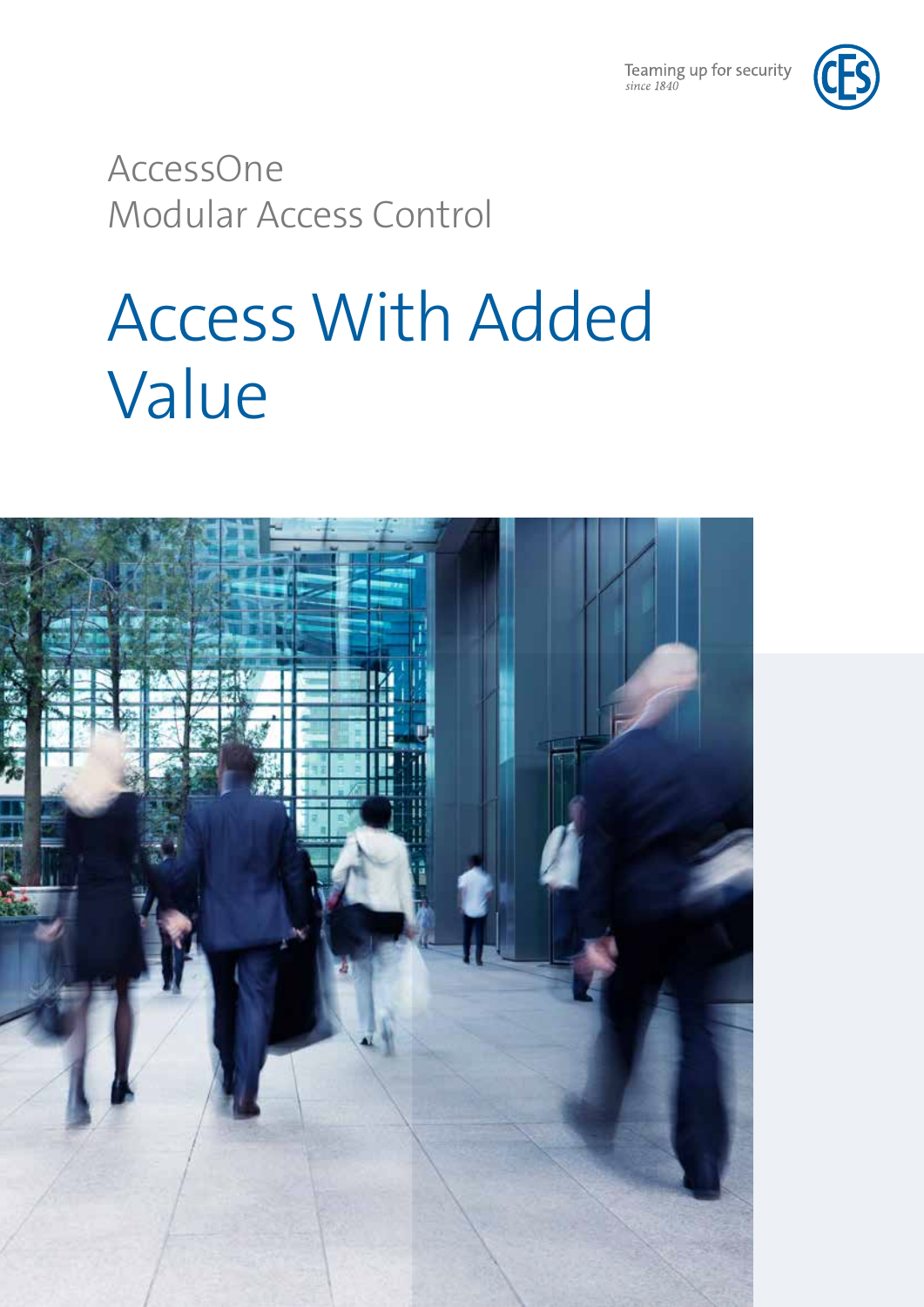

### The Best of Both Worlds

Online controlling and monitoring at security-relevant doors with complex requirements plus offline mechatronic equipment at doors that have an organisational function, just to control them securely, wirelessly. AccessOne, the intelligent access control system, makes all that possible.

- Extremely user-friendly all changes and evaluations are performed centrally, on the PC
- $\blacksquare$  Flexible utilisation quick and easy assignment of individual access rights
- Comprehensive security authorisations can be controlled online, even on doors with no online cable connection
- Intelligent extensions parking space administration, ID card creation, time data capture, burglar alarm system etc. can all be integrated
- $\blacksquare$  Exceptionally cost-effective no need for cables on the majority of doors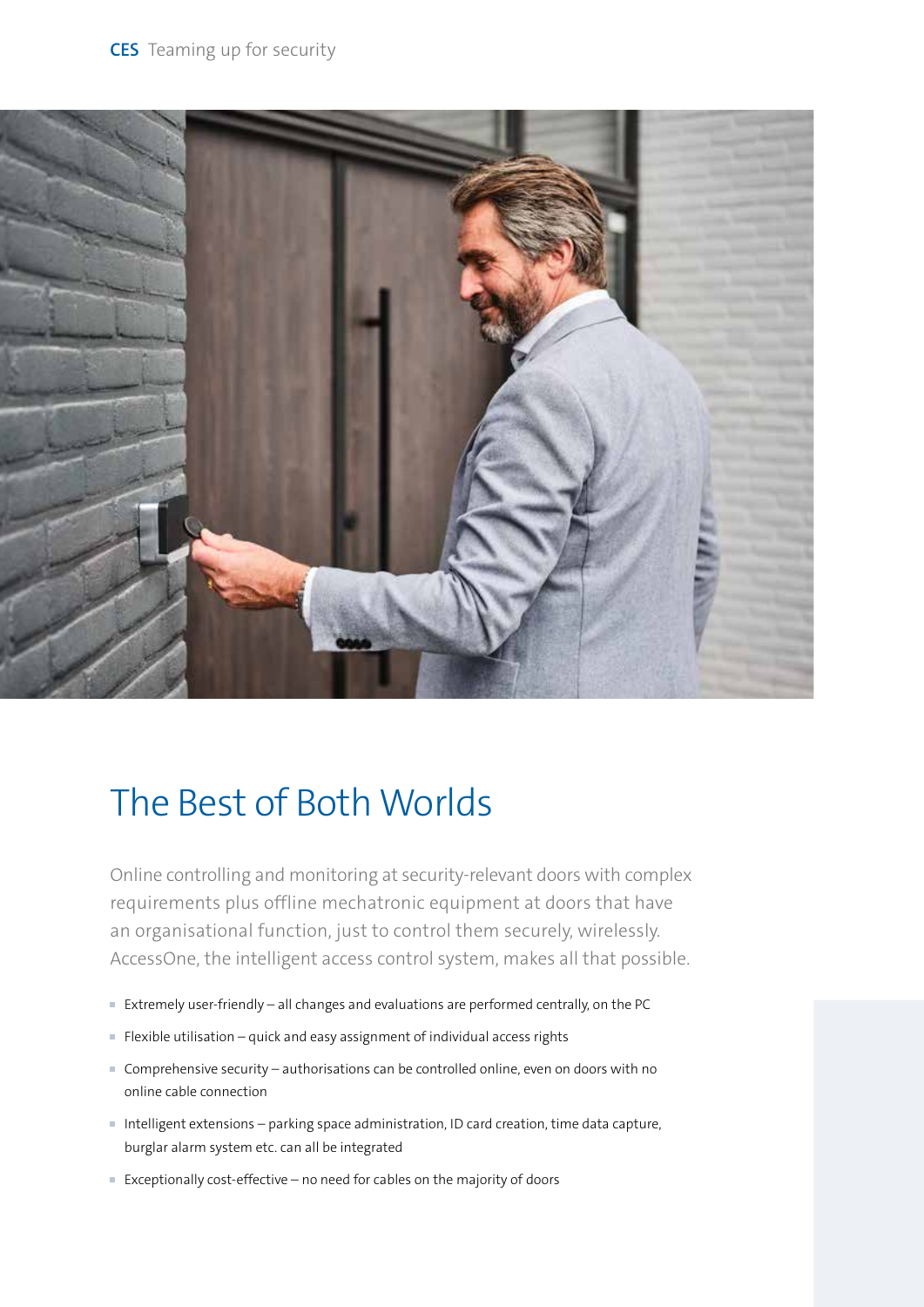### Less Cost, More Benefits

The examples below describe just some of many possible applications for your intelligent access control system.

#### **Staff access**

No matter what happens – if a key is lost, if organisational changes are made, if staff change within a department or if the department itself is relocated: AccessOne's flexible functionality helps you implement every change in your team. Authorisations, stored on the access media, are validated by the online readers at central access points. This ensures these authorisations also apply to doors that work offline.

#### **Visitor access**

Every member of staff can log visitors on with ease: The browser-based visitor administration system can be accessed from every workstation. Every visitor can be assigned individual access rights, for example, for particular doors and/or for a set time frame.

#### **Workflow for third-party suppliers**

You can issue a special ID card to external craftsmen who need to work on your premises. This also gives them access to the materials they need. Special approvals or instructions can also be stored and checked. The craftsman then simply sign and confirm on an electronic signature pad. To ensure data protection and security requirements are met, the master data for third-party suppliers is stored separately from the master data for the company's own in-house staff.

#### **Access to parking spaces**

AccessOne uses entry and exit readers to grant or prevent access to parking spaces. The use of each parking space can be controlled individually and reliably.

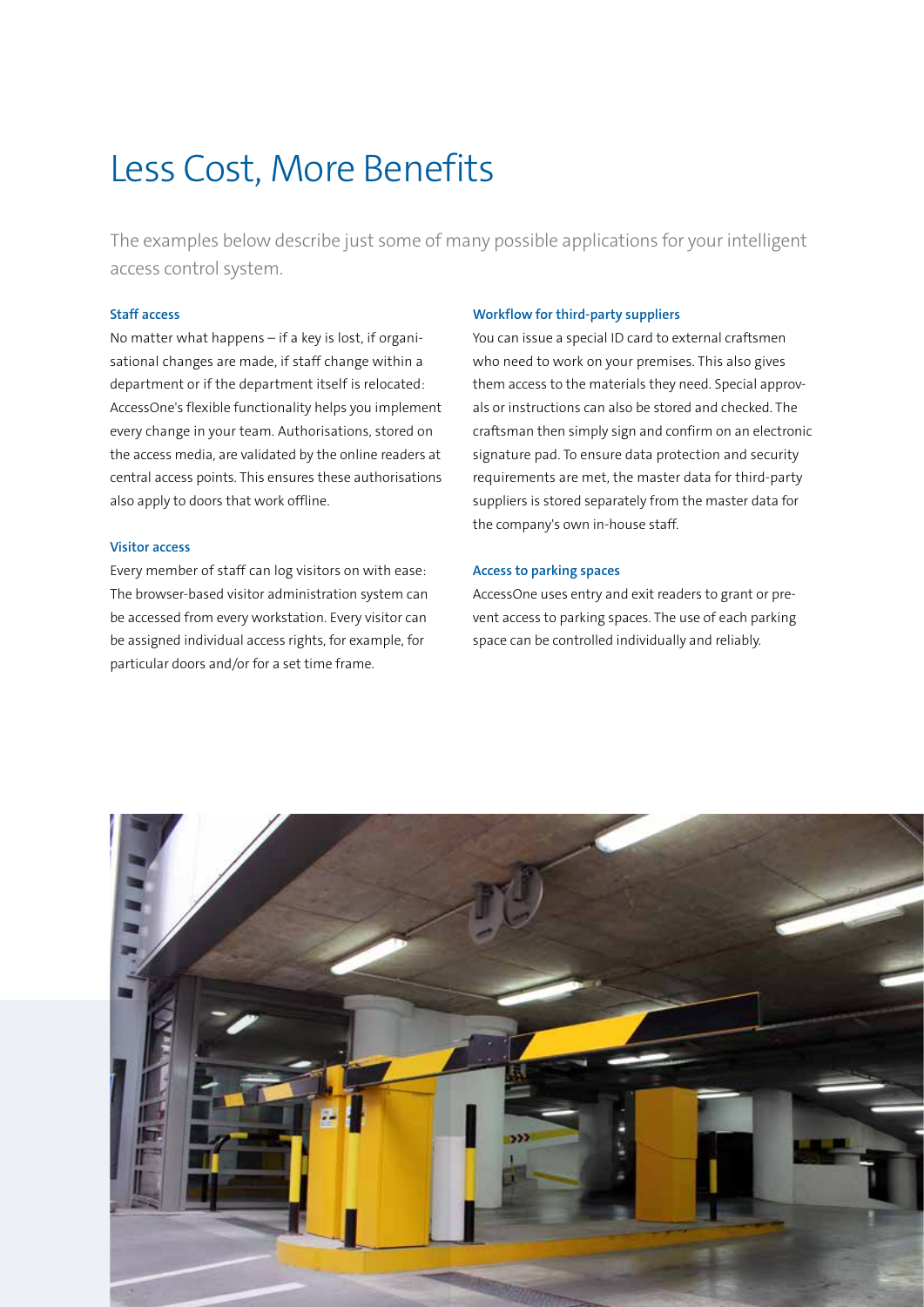### Interaction of Online and Offline Equipment

AccessOne can handle all kind of different scenarios by combining online access control and offline locking devices, enabling you to create effective yet cost-effective access solutions.

#### **Online access control**

AccessOne's access readers can be installed on external doors, automatic barriers, main entrances or other accessible places. They are permanently linked to the access control system. Individual access rights for all doors or gates can be defined and administered in the access control system database. The access readers recognise authorised locking media and grant them access. At the same time, the readers also update the locking media.

#### **Access media that are always up to date**

The online reader checks the access authorisation every time an access medium is used. The current authorisations for the doors are saved simultaneously on the medium. This also applies to doors that work offline. Based on this the system also records and documents every time the medium is used on offline locking devices.

#### **Offline locking devices**

These are electronic cylinders or handle sets that are not connected with the access control system via a cable. They are battery powered and work stand alone. If they recognise an access medium, they read the access rights saved on it first. The door lock will then either be released or will remain locked.

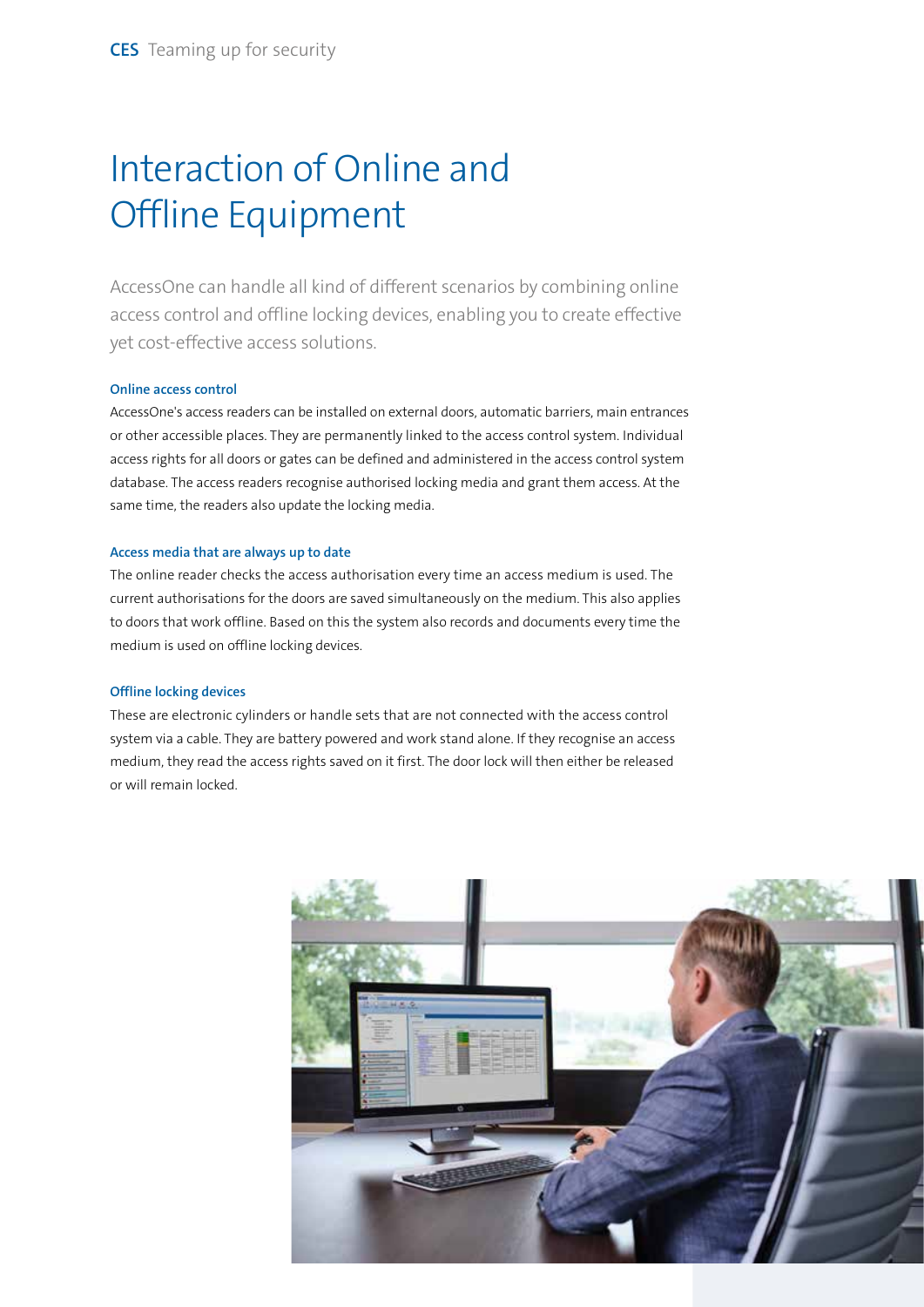## System Layout



*Offline locking devices*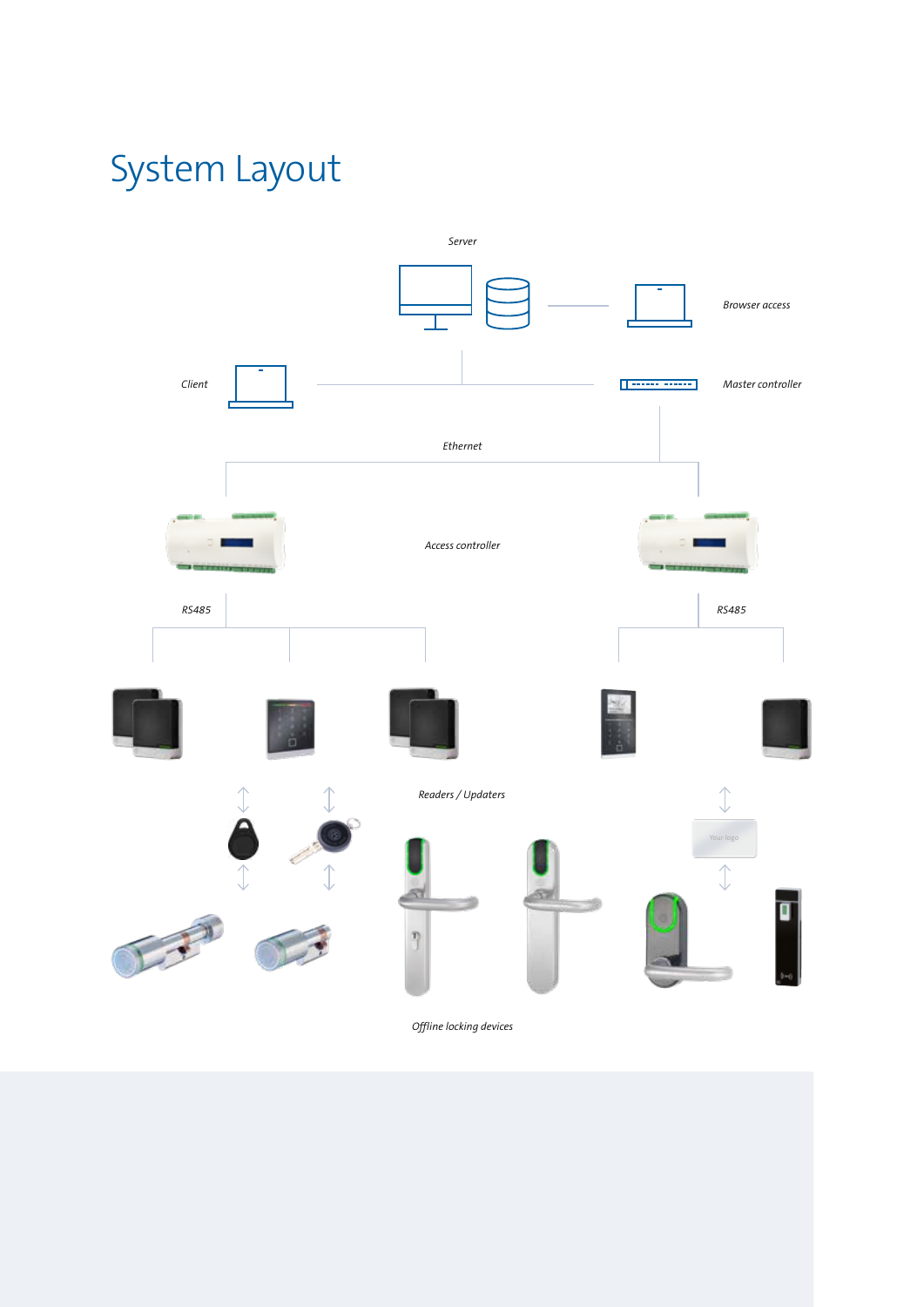### Systematically Secure

With AccessOne you are choosing a modular access control that will convince you in scalability, transponder technology and security.

#### **The possibilities are almost endless**

AccessOne has a multitude of intelligent functions and enough system capacity to meet your every need:

- No limit to the number of master data records
- Up to 200,000 active media/ID cards
- Up to 100 clients
- Up to 16,000 access readers
- Up to 100,000 offline devices
- MIFARE® DESFire and LEGIC advant can be used as ID media technologies, either separately or together
- Compatible with OSS Standard Offline

#### **Access media: always up to date**

AccessOne uses the latest RFID technologies, MIFARE® DESFire or LEGIC advant, as access media. They can also be used together in the same installation. All the access media work passively (without external battery power supply) and contactlessly.

Possible variants:

- CES electronic key
- ID card, ISO format
- $\blacksquare$  Key fob

#### **Security ...**

#### **... in the system**

- 128-bit AES-encrypted data communications
- An optional UPS can be integrated
- Automatic software logout
- Logging of all activities and data changes
- Process monitoring with automatic restart if an error occurs
- Data protection ensured by four-eyes principle and graduated user rights
- Optional Multi-Client license to manage system parts separately
- Server redundancy (additional license needed), hot standby

#### **... on doors**

- Control to whom, when and where access is granted
- All accesses are documented
- Anti-passback
- Door open time monitoring with pre-alarm and alarm (silent alarm also possible)
- Access card validities for offline devices can be updated
- **Blacklisting for offline devices**



*CES combination key/CES key fob SlimLine variants ID card*



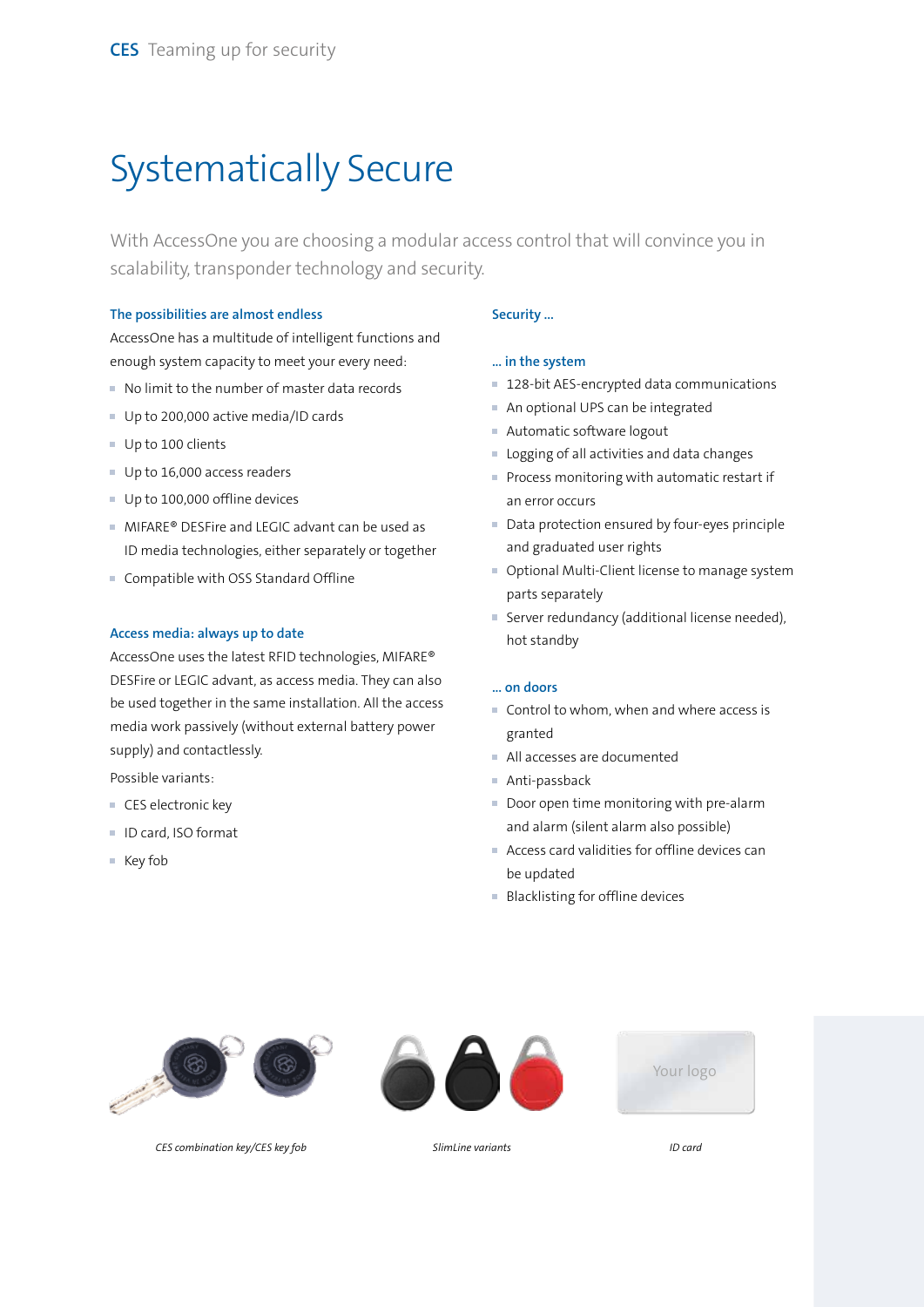